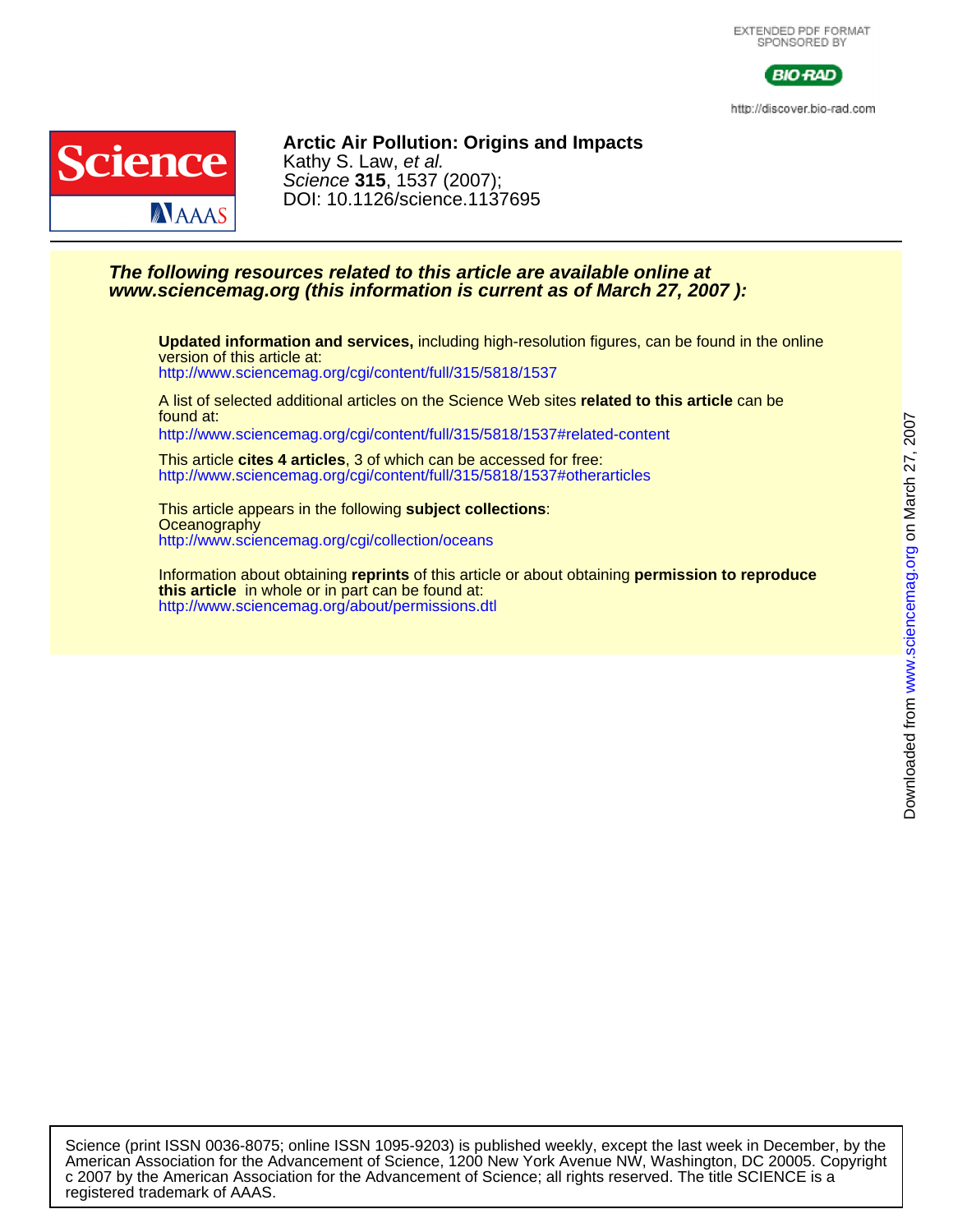REVIEW

# Arctic Air Pollution: Origins and Impacts

Kathy S. Law<sup>1</sup> and Andreas Stohl<sup>2</sup>

Notable warming trends have been observed in the Arctic. Although increased human-induced emissions of long-lived greenhouse gases are certainly the main driving factor, air pollutants, such as aerosols and ozone, are also important. Air pollutants are transported to the Arctic, primarily from Eurasia, leading to high concentrations in winter and spring (Arctic haze). Local ship emissions and summertime boreal forest fires may also be important pollution sources. Aerosols and ozone could be perturbing the radiative budget of the Arctic through processes specific to the region: Absorption of solar radiation by aerosols is enhanced by highly reflective snow and ice surfaces; deposition of light-absorbing aerosols on snow or ice can decrease surface albedo; and tropospheric ozone forcing may also be contributing to warming in this region. Future increases in pollutant emissions locally or in mid-latitudes could further accelerate global warming in the Arctic.

 $\sum$  ven though early Arctic explorers had<br>noticed atmospheric haze and dirty de-<br>posits on the snow (1), the remote Arctic<br>atmosphere was long believed to be extremely noticed atmospheric haze and dirty deatmosphere was long believed to be extremely clean. However, pilots flying over the North American Arctic in the 1950s observed widespread haze (2) that could be seen every winter and early spring. It took until the 1970s for scientists to realize that the haze was air pollution transported from the middle latitudes (3). Arctic haze continues to be an air quality problem, and the acidic compounds (mainly sulfate) associated with it can be washed out with precipitation or deposited at the surface, leading to increased acidity in natural ecosystems (4). Long-range transport of pollution to the Arctic also carries toxic substances, such as mercury or persistent organic pollutants, that can have adverse effects on ecosystems and human health.

Over the past 20 years there has been much research on the climatic consequences of this pollution, which is also present in summer, albeit at lower concentrations. Climate change is proceeding fastest at the high latitudes of the Arctic. Surface air temperatures have increased more than the global average over the past few decades and are predicted to warm by about 5°C over a large part of the Arctic by the end of the 21st century, the most rapid of any region on Earth (5). Models also predict that summer sea ice may completely disappear by 2040 (6). These changes are caused by global increases in longlived greenhouse gases (GHGs), whose effects are enhanced in the Arctic through feedback mechanisms such as the sea-ice albedo feedback. However, air pollution also affects Arctic

climate, particularly through changes in surface radiative forcing.

### Arctic Haze

Arctic haze is a mixture of sulfate and particulate organic matter and, to a lesser extent, ammonium, nitrate, black carbon (BC) (7), and dust aerosols  $(8)$ . It also contains relatively high levels of

ozone precursors such as nitrogen oxides  $(NO<sub>x</sub>)$  and volatile organic compounds (VOCs) (9). Aerosol haze particles are well aged, very efficient at scattering solar radiation, and also weakly absorbing. The haze has a distinct seasonal cycle with a maximum in late winter and early spring (3) when the removal processes in the dry and stable Arctic atmosphere are very slow. For example, Fig. 1 shows the seasonal cycle in BC measured at Alert [62.3°W, 82.5°N, 210 m above sea level (ASL)] (10). Near the surface, the haze starts disappearing in April, but layers at higher altitudes may persist into May. Trends in trace constituents and aerosols are complex in the Arctic region. Although sulfate, aerosol light scattering, and absorption exhibit significant downward trends at most Arctic stations (8) because of emission reductions in the haze's source regions, nitrate concentrations have been increasing over the past two decades (4).

# Air Pollution Transport into the Arctic

Practically all pollution in the high Arctic originates from more southerly latitudes. Local pollution sources are currently small and limited to near the Arctic Circle. These include vol-

# **SPECIALSECTION**

canic emissions in Alaska and Kamchatka; anthropogenic emissions from conurbations like Murmansk; industrial emissions, most notably in the northern parts of Russia; and emissions from the oil industry and shipping (4). Surfaces of constant potential temperature (11) form a dome above the cold Arctic lower troposphere, forcing air parcels traveling northward to ascend (12, 13). This isolates the Arctic lower troposphere from the rest of the atmosphere by a transport barrier, the Arctic front. On time scales of a few days to weeks, the Arctic lower troposphere is accessible only to pollution originating from very cold source regions (14, 15). The polar dome is not zonally symmetric and can extend to about 40°N over Eurasia in January, thus making northern Eurasia the major source region for the Arctic haze. Air masses leaving densely populated areas on the east coasts of Asia and North America are too warm and moist to directly penetrate the polar dome, but they can ascend to the Arctic middle or upper troposphere. However, Greenland, because of its high topography, is exposed to pollution from southeast Asia and North America more strongly than is the rest of the Arctic (16).

The polar dome also makes it difficult for stratospheric air masses to reach the Arctic lower troposphere. A recent model study suggested a strong vertical gradient in the influence of stratospheric air masses  $(16)$ . For a transport time scale



Fig. 1. Long-term trends (A) and seasonal variation (B) of 6-hourly equivalent BC concentrations at Alert. [Reproduced/ modified from (10) by permission of the American Geophysical Union. Copyright 2006 American Geophysical Union.]

<sup>&</sup>lt;sup>1</sup>Service d' Aéronomie, CNRS, IPSL/Université Pierre et Marie Curie, Boitê 102, 4 Place Jussieu, Paris Cedex 05, 75252 France. E-mail: kathy.law@aero.jussieu.fr. <sup>2</sup>Norwegian Institute for Air Research (NILU), Instituttveien 18, 2027 Kjeller, Norway. E-mail: ast@nilu.no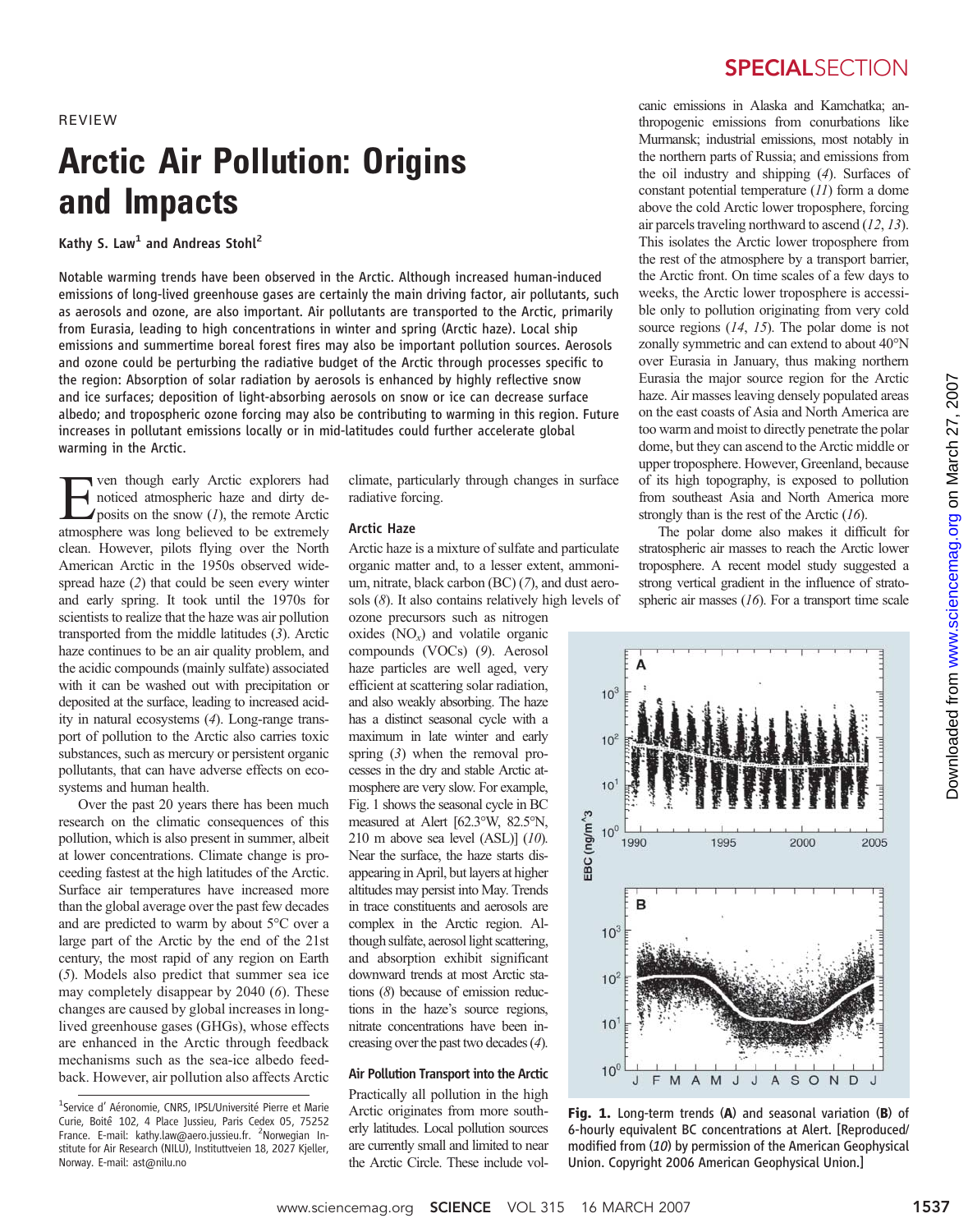# Polar Science

of 10 days, a 10% contribution from stratospheric air masses was found between 3 and 5 km, but near sea level these contributions had decreased to only 1% and 0.3% in winter and summer, respectively, much less than in the mid-latitudes.

The mean circulation in winter is characterized by low-level transport from northern Eurasia across the Arctic toward North America. In January, boundary layer air in the North American part of the Arctic has, on average, experienced about 2 weeks of complete darkness en route (16). In summer, the overall pathway is directed from the North Atlantic Ocean across the high Arctic toward the North Pacific Ocean, and the transport is only half as fast as in winter. Because of the slower transport and moreefficient removal processes in summer, pollution concentrations are lower and high-latitude sources of air pollution become even more important, relative to more southerly sources, than in winter.

# Tropospheric Ozone

Observed ozone trends in the Arctic are complex, with Canadian sites showing increases in the 1990s, particularly in the winter and spring, whereas decreases were observed in the 1980s (17). Although changes in anthropogenic emissions at mid-latitudes are likely to have played a role, changes in natural emissions or transport patterns also could have been important. Recent climate model simulations suggest that increases in tropospheric ozone, caused by increases in anthropogenic emissions, could have contributed 0.4° to 0.5°C during winter and spring to 20th-century surface temperature trends (roughly 30% of observed trends) in the Arctic (18). This is likely due to longer ozone lifetimes and enhanced atmospheric infrared absorption in the dry Arctic winter and subsequent feedbacks on snow-ice albedo. Note that these calculations did not include boreal forest fire emissions or possible changes in the stratospheric ozone flux. The latter

has been put forward to explain ozone trends in the Canadian Arctic upper troposphere (19).

To date, the main focus has been on understanding the annual springtime increase in ozone. Ozone lidar data collected from February to May 2000 between Colorado (United States) and northern Canada and Greenland as part of the Tropospheric Ozone Production about the Spring Equinox (TOPSE) airborne campaign clearly show this transition throughout the free troposphere (Fig. 2) (20). Analysis of odd nitrogen  $(NO<sub>v</sub>)$  and its constituents confirmed previous ground-based studies showing that, as temperatures warm, thermal decomposition of peroxy acetyl nitrate (PAN) (produced from oxidation of VOCs) is the primary driving factor, leading to enhanced photochemical ozone production from released  $NO<sub>x</sub>(21, 22)$ . This springtime breakdown of the Arctic haze's pollution reservoir and its subsequent southward transport may also contribute to spring ozone maxima observed at remote mountain sites in Northern mid-latitudes (17, 23). However, inconsistencies were found between observations and model calculations of oxygenated organic and nitrogencontaining species {e.g., nitrous acid (HONO), pernitric acid (HNO<sub>4</sub>), and PAN [e.g., (21)]}, and also, more recently in hydroxyl radical (OH) data collected at the high-altitude Summit site in Greenland (38.4°W, 72.6°N, 3208 m ASL) (24), suggesting that our knowledge of Arctic photochemistry and processes, such as wet scavenging, is incomplete. New measurements of other important nitrogen species such as the nitrate radical  $(NO<sub>3</sub>)$  and dinitrogen pentoxide  $(N_2O_5)$ , which play a key role in nighttime chemistry, may also reveal new insights, as has recently been shown at mid-latitudes (25).

An analysis of TOPSE ozone lidar data also suggested a rather low contribution from the stratospheric flux of ozone during the winterspring (less than  $15\%$ ) (20), confirmed by more recent transport analyses (16). Few global model estimates exist and include more southerly latitudes, where net exchange is stronger, leading to higher estimates for the fraction of ozone originating from the stratosphere [e.g., 30 to 50% in spring,  $30^{\circ}$  to  $90^{\circ}$ N (22)] than what would have been obtained for the Arctic alone. Stratospheric air masses could also be a source of  $NO<sub>v</sub>$  in the troposphere and therefore nitrate in snow.

The springtime ozone budget is also complicated by the occurrence of dramatic ozone depletion events in the Arctic boundary layer, first observed in the 1980s (26) and evident in surface ozone records  $(17)$  (see also Fig. 2). These events are strongly correlated to deposition of gaseous mercury onto snow surfaces [e.g., (27)]. They are related to the rapid release of bromine radicals (so-called bromine explosions), seen by satellite as clouds of bromine oxide (BrO) over regions of sea ice, which then destroy ozone through a series of autocatalytic reactions. The bromine originates from seawater, but the exact mechanism by which it is transformed to reactive bromine in the atmosphere is unclear. Mechanisms involving formation of sea-salt aerosols from frost flowers on sea ice (28), or sea-salt–contaminated snow on newly formed sea ice (29), have been proposed. The wider impact of these halogens on the Arctic ozone budget (and indeed the oxidizing capacity of the troposphere) is also uncertain. Recent calculations constrained by BrO satellite measurements suggest that ozone levels in the Arctic boundary layer could be reduced by more than 50% because of halogen chemistry over the high northern latitudes in spring (30).

The summertime ozone budget has yet to be quantified in the Arctic. In particular, the impact of boreal forest fire emissions, which have already been shown at mid-latitudes to produce large amounts of ozone because of their large loading of





Fig. 2. Average latitudinal distribution of vertical ozone concentrations in parts per billion (ppb), measured by airborne lidar, during deployments (A) <sup>4</sup>–9 February 2000, (B) 19–26 March 2000, and (C) 15–23 May 2000. Data was collected during each deployment on flights between Broomfield,

Colorado (United States) (40°N, 105°W), and northern Canada and northern Greenland as part of the TOPSE experiment. [Reproduced/ modified from (20) by permission of the American Geophysical Union. Copyright 2003 American Geophysical Union]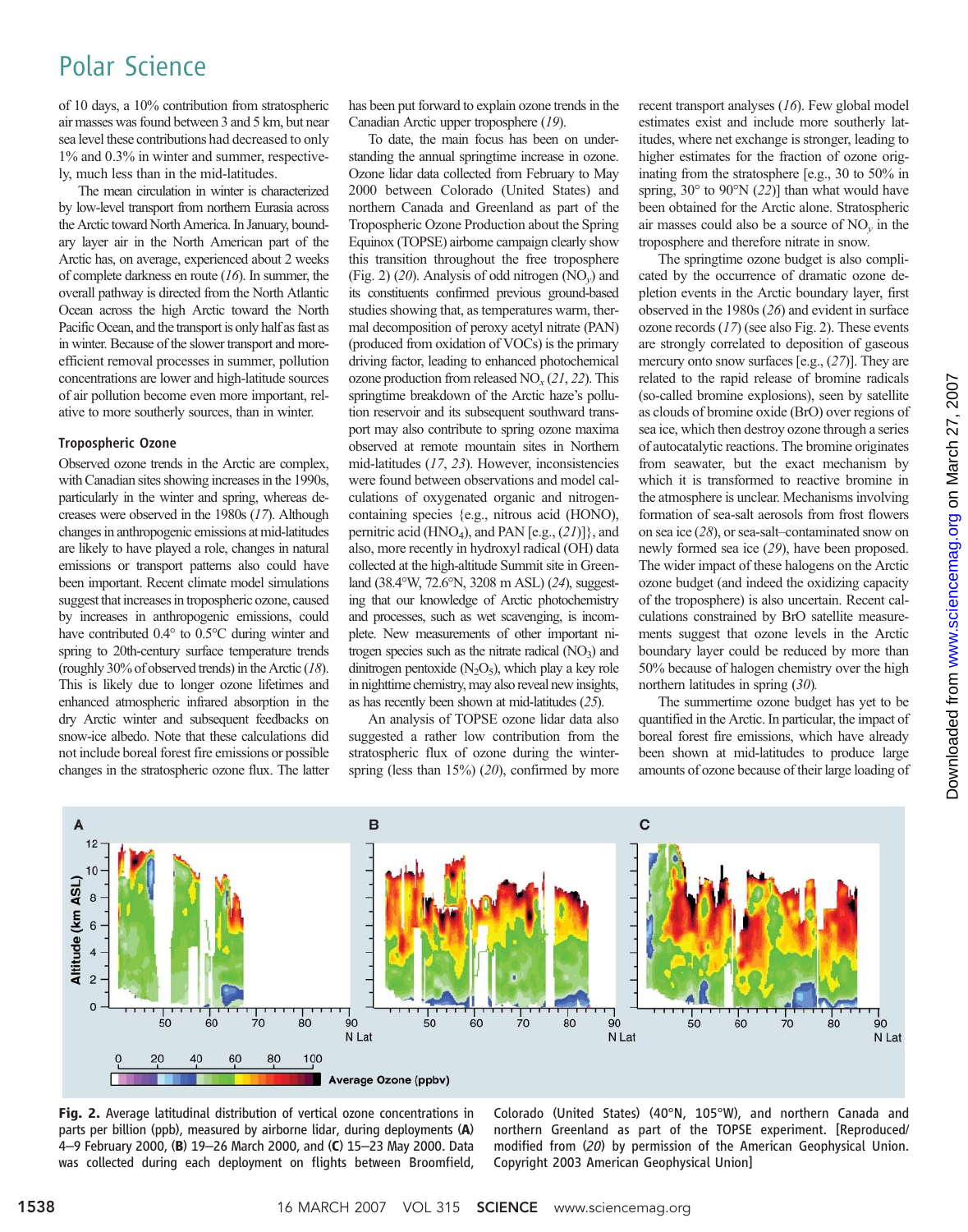nitrogen-containing constituents, most notably PAN (31), is poorly known. Another process, identified relatively recently, is the production of  $NO<sub>x</sub>$ (and HONO) from photolysis of nitrate in the snowpack in the presence of sunlight (32). Although very high levels of  $NO<sub>x</sub>$  [>600 parts per trillion] have been observed at South Pole (elevation of 2840 m) because of the existence of prolonged periods with a very stable shallow boundary layer (33), much lower enhancements have so far been reported in the Arctic (34), making it unlikely that these emissions are important on regional scales at northern high latitudes.

# Climatic Effects of Light-Absorbing Aerosols

Measurements at Barrow (156.6°W, 71.3°N, 11 m ASL) have shown that the single scattering albedo of haze aerosols in the Arctic can be as low as 0.9 in winter (35), indicating that these aerosols contain large amounts of light-absorbing material. In the Arctic, the efficiency of sunlight absorption in aerosol layers is greater than the efficiency at lower latitudes because of the high albedo of snow and ice and multiple reflection and scattering of light between the surface and the aerosol layers. BC, which is responsible for most of the aerosol light absorption, is a minor but important component of the Arctic haze (10) and causes heating in the haze layers  $(8)$ . In addition, deposition of BC onto snow and ice results in a reduction of the surface albedo (36, 37). It has been suggested that the climate forcing due to this albedo effect is relevant when compared with the effect of GHGs (38). Its efficacy, measured as the effectivity in increasing the surface air temperature per unit of forcing, is twice as large as that of carbon dioxide, and it may be even more effective in melting snow and ice.

BC concentrations are highest during the Arctic haze season and lowest in summer  $(10)$ . As a result of emission reductions, BC concentrations have declined by 54% at Alert and 27% at Barrow from 1989 to 2003, but with some indication of a recent trend reversal (Fig. 1). In winter, BC originates mostly from anthropogenic activities, but the regional distribution of sources is debated. In a climate model study, it was argued that, after recent strong emission increases in southeast Asia and decreases elsewhere, southeast Asia is now the largest BC source for the Arctic (39). However, this result also has been questioned  $(16)$ , because the large temperature difference between southeast Asia and the Arctic lower troposphere does not allow for direct transport between the two regions. Observations linked with trajectory calculations suggested Russian sources have the strongest influence on BC levels at Alert and Barrow (10). More BC measurements in the Arctic, especially at

# **SPECIALSECTION**

higher altitudes, are required to clarify the relative importance of different BC sources.

During summer, atmospheric BC concentrations are much lower than in late winter and early spring  $(10)$  but still are important for the Arctic radiation budget because of the abundance of solar radiation. A recent model study suggests that, in summer, boreal forest fires are the dominant source for BC in the Arctic because many of the fires burn at high latitudes  $(16)$ . Chemical signatures of biomass burning emissions have been preserved in Arctic snow and ice records (40), and biomass burning plumes have been observed in the Arctic (41, 42). For example, large pan-Arctic enhancements of atmospheric BC concentrations occurred as a result of strong burning in the boreal forests of North America in summer 2004 (Fig. 3A), which also lead to a decrease in the snow albedo at Summit (Greenland) during one episode (43). In spring 2006, smoke from agricultural fires in eastern Europe was transported into the European Arctic and led to the highest concentrations of many pollutants ever measured at the Zeppelin station (11.9°E, 78.9°N, 478 m ASL) on Svalbard, Norway, as well as a dramatic reduction in visibility (Fig. 3, B and C) (44). Atmospheric BC concentrations reached record levels and also led to a visible discoloration of drifting snow on a glacier. All this points toward a strong influence of

biomass burning on Arctic BC levels, snow-ice albedo, and radiation transmission in the Arctic atmosphere.

# B c

Fig. 3. (A) Moderate Resolution Imaging Spectroradiometer (MODIS) satellite image from 5 July 2004, showing the intrusion of thick smoke from boreal forest fires (red dots) into the Canadian Maritime Arctic. Image courtesy of MODIS Rapid Response Project at NASA Goddard Space Flight Center. View from the Zeppelin station near Ny Ålesund on Svalbard, Norway, under clear conditions (B) on 26 April 2006 and (C) on 2 May 2006, when smoke from agricultural fires burning in Eastern Europe was transported to the station (43). [Image courtesy of A.-C. Engvall, Stockholm University]

## Pyro-Convection

It has been known for some time that forest fires can inject emissions into the upper troposphere, but it was discovered only recently that injections deep into the stratosphere also occur and are in fact quite common (45–47). The highest altitude where smoke from boreal forest fires was observed in situ is 17 km, several kilometers above the tropopause, and at potential temperatures greater than 380 K (46). Remote sensing observations indicate that even deeper injections into the stratospheric overworld are possible (47). The lifetime of aerosols (and also many trace gases) at these altitudes can be months, thus prolonging their possible radiative effects. It has been suggested that a cold bias in the high-latitude lower stratosphere that exists in many climate models could be removed by including high-altitude BC injections from boreal fires (48). However, nothing is known about the impact of pyro-convection on stratospheric chemistry.

## Indirect Aerosol Effects

Aerosols also influence irradiances in the Arctic indirectly via changes in the